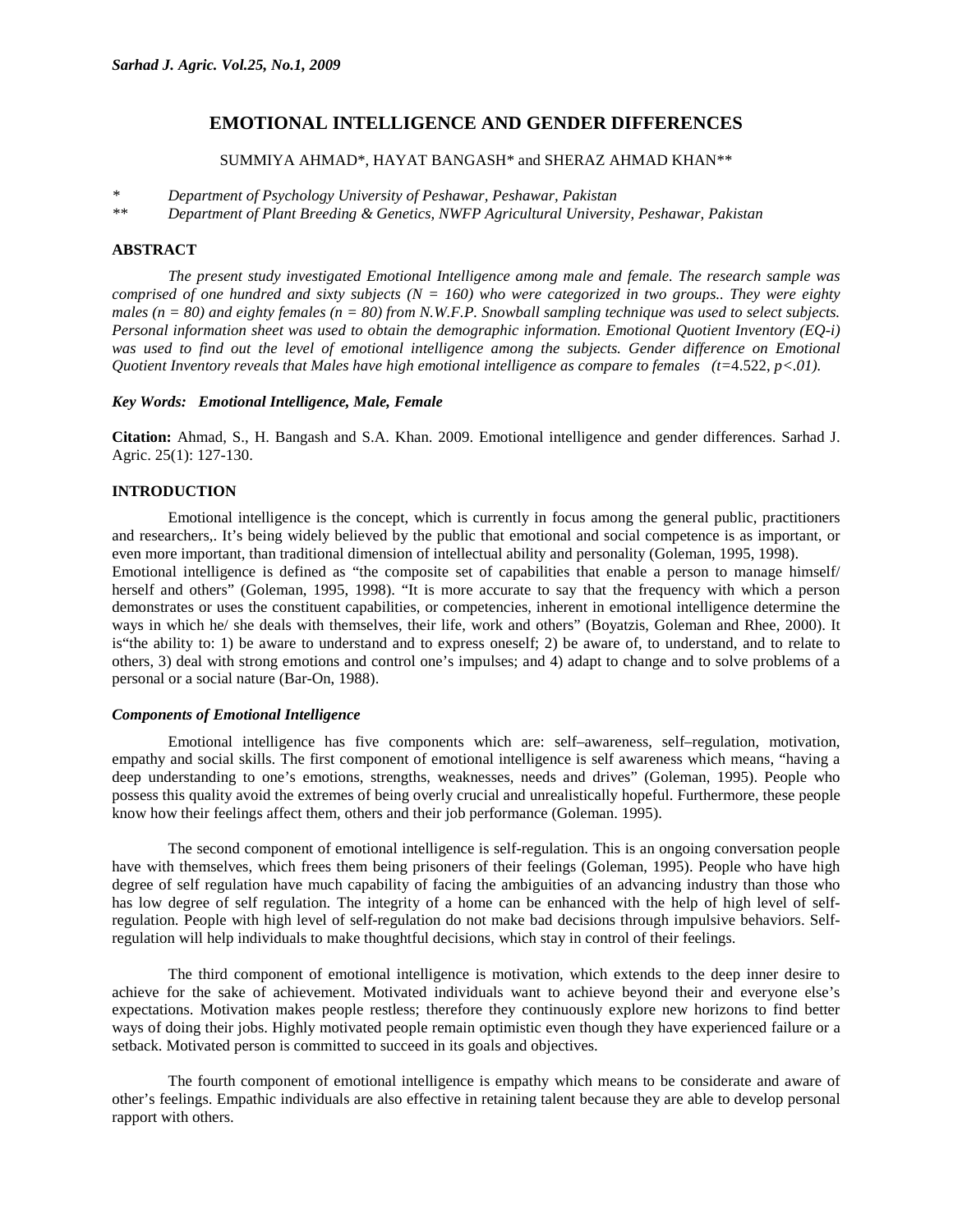The last component of emotional intelligence is social skills. Individuals use their friendliness in order to have people do what they want. Social individual is an effective persuader.

It is believed that emotional intelligence plays a very important role in leadership, work life and career development. IQ predicts only about 20 percent of career successes, which leave the remaining 80 percent to other factors such as emotional intelligence (Pool, 1997).

Emotional Intelligence does not respect the gender. The popular belief is that, women are not more emotionally intelligent than men. They are, however, emotionally intelligent in different ways. An analysis of emotional Intelligence was found in thousands of men and women which showed that women, on average, are more aware of their emotions, show more empathy, and are more adept interpersonally. Men, on the other hand, are more self-confident, optimistic, and adaptable. It was found that men are also able to handle stress better than women. In general, however, far more similarities exist than differences. Some men are empathetic as the most interpersonally sensible women are, while some women are just as able to withstand stress as the most emotionally resilient men. After taking into account overall ratings for men and women, the strengths and weaknesses average out, so it is a competition between both sexes. Findings of studies reported by King (1999), Sutarso (1999), Wing and Love (2001) and Singh (2002) revealed that females have higher emotional intelligence than that of males.

 Since females tend to be more emotional and intimate in relationships as compared to males, so their emotional intelligence ought to be higher than that of males. Society is responsible for this, which socializes the two genders differently as has been found in studies by Duckelt and Raffalli (1989) and Sandhu and Mehrotra (1999). Moreover, higher emotional intelligence among girls can also be explained in terms of some of their personality characteristics. Similar findings were reported in studies by Tapia (1999) and Dunn (2002). They observed that girls score higher with regard to empathy, social responsibilities and interpersonal relationships than boys. More sensitivity was found towards their relationships with parents, friends and siblings. All these traits help them to acquire more emotional intelligence as compared to boys. This study is only a stepping stone in the field of emotional intelligence.

A study based on integrative model of Petrides and Furnham's (2001) examined the relationships between trait EI and work related constructs. Gender specific perspective was adopted in order to take into account existing gender differences in work related variables as well as in perception of EI (Furnham, 1994; Petrides, Furnham and Martin, 2004).Male and female data has been merged by many empirical studies even though there are reasons to believe that systematic differences in the ways in which the two genders experience the workplace and its demand exist (Roxburgh, 1996).

# *Hypothesis*

Male will score high on emotional intelligence than female.

# *MATERIALS AND METHODS*

### *Sample*

The research sample comprised of one hundred and sixty subjects  $(N = 160)$  divided into two groups. Group A consisted of eighty subjects ( $n = 80$ ) who were male, group B consisted of eighty subjects ( $n = 80$ ) who were female. All of them were educated and their age was 25 years or above. All of them belonged to N.W.F.P. They were more or less similar with regard to socioeconomic status and cultural background.The duration of a research study was one year i.e. 2007.

#### *Instruments*

The data was collected with the help of following measures.

- i. Personal Data Sheet
- ii. Emotional Quotient Inventory (EQ-i) by Reuven BarOn (1997).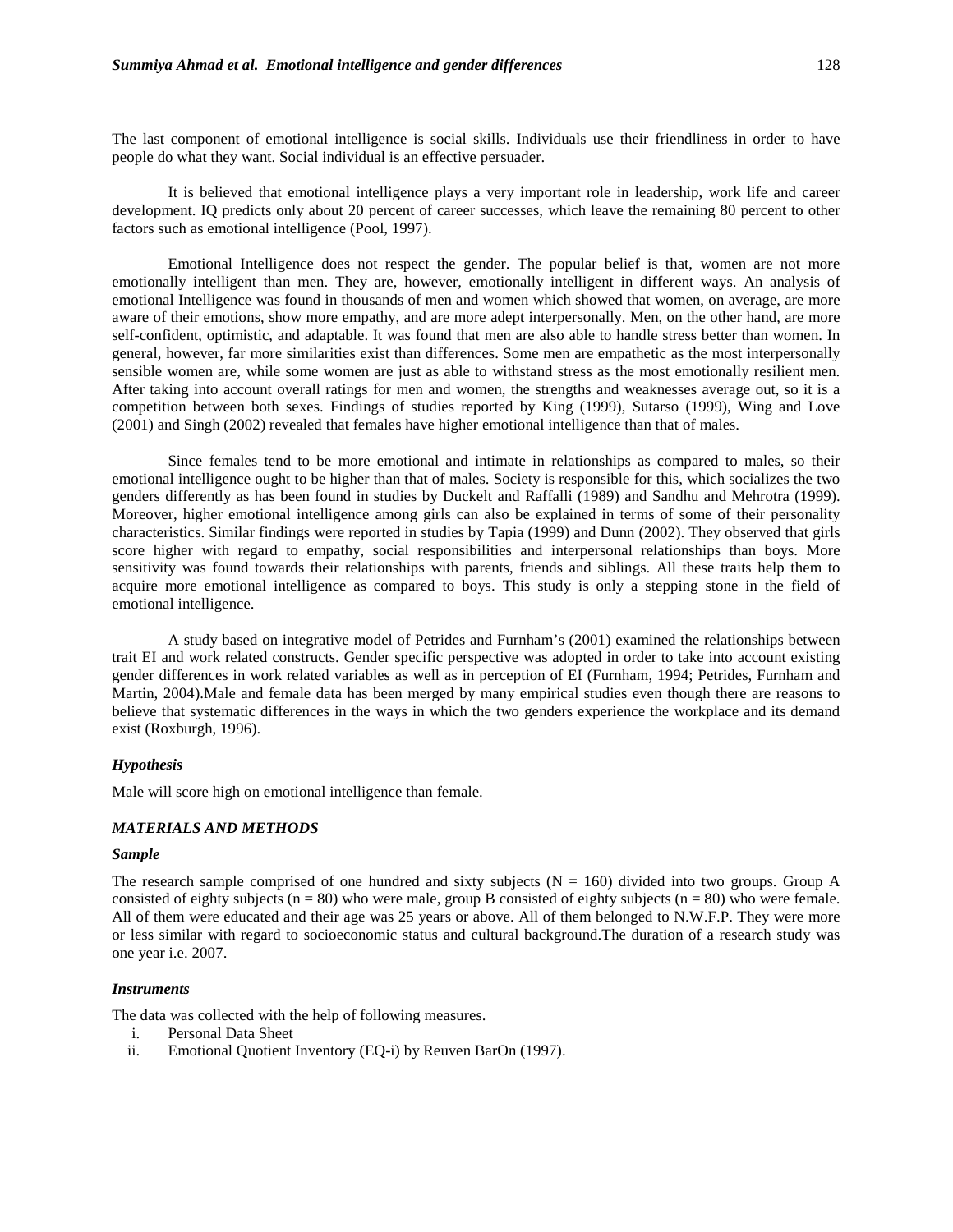### *Personal Data Sheet*

Personal data sheet of the sample was obtained by collecting demographic information namely age, sex, occupation, monthly income, family system (nuclear / joint), number of years served in an organization / institution and educational qualification.

### *Emotional Quotient Inventory*

EQ-i is designed to assess the emotional intelligence. Emotional Quotient (EQ-i) is an inventory based on BarOn Model of Emotional Intelligence and is copy right material of Multi Health System (MHS). The version of (EQ-i) by Reuven, BarOn (1997) was used only for research purpose. It contains 117 items distributed into 15 subscales of EQ-i . The EQ-i have five point self rating response format. 55 items were positively scored items and 62 items were negatively scored . Positively scored items will score 1 for the first choice i.e. "very seldom or not true of me" 2 for the second choice "seldom true of me", 3 for the third choice "sometimes true of me", 4 for the fourth choice "often true of me" and 5 for the fifth choice "very often true of me or true of me". Negatively scored items will get score 5 for the first choice, 4 for the second choice, 3 for the third choice, 2 for the fourth choice and 1 for the fifth choice. In this way all the negatively scored items were scored inversely .

### *Procedure*

It was a comparative study which was conducted in North West Frontier Province (N.W.F.P), Pakistan. Snowball sampling technique was used in order to distribute the subjects into two groups namely male and female. Rapport was developed with the subjects who were approached individually for data collection. They were approached at their homes and at their work places. All of the subjects were informed about the purpose of the research and then they were asked to give full information. They were also told about the confidentiality and its limits. Demographic information of all the subjects of two groups  $(N = 160)$  was obtained. Test was administered to all the subjects. Emotional quotient inventory (EQ-i) was used to assess the level of emotional intelligence among the subjects.

# **RESULTS AND DISCUSSION**

The data were analyzed by using the Statistical Package for Social Sciences (SPSS). The t-test were computed to determine the significance of difference between male and female on Emotional Quotient Inventory (EQ-i)

| Gender on Emotional Quottent Inventory (EQ-t) ( $N = 100$ ) |    |        |       |            |         |                      |
|-------------------------------------------------------------|----|--------|-------|------------|---------|----------------------|
| Gender                                                      |    |        | SD    | <b>SEM</b> | t-value | Sig.<br>$(2-tailed)$ |
| Male                                                        | 80 | 419.16 | 52.63 | 5.88       |         |                      |
| Female                                                      | 80 | 380.88 | 54.45 | 6.09       | 4.522   | .001                 |

**Table I.** *Means, standard deviations, standard error mean and t-value showing differences in scores between Gender on Emotional Quotient Inventory (EQ-i) (N = 160)* 

\*\*  $p < .01$ 

The result shows that males scored high than females on Emotional Quotient Inventory. High scores on this scale indicates the higher level of Emotional Intelligence, so the above findings clearly suggests that males are emotionally intelligent than females. A significant difference  $(p < .01)$ , among males and females on EQ-i is found. The present study was designed to investigate the emotional intelligence male and female. The sample consisted of one hundred and sixty ( $N = 160$ ) subjects. Our findings suggest that a significant difference exists among the subjects on emotional quotient inventory (EQ-i) when compared in terms of gender.

Study by Chu (2002) revealed that males have high level of emotional intelligence than that of females. The probable reason for the present finding might be due to the fact that emotional intelligence primarily deals with managing and expressing once emotions as well as social skills.

Doing well in terms of conflict management, it is sufficient for a couple to have at least one partner with high emotional intelligence, perhaps, when a couple consists of two high – EI partners, there is "too much" emotional perception and management going on. According to Murray, Holmes, and Griffin (1996), high levels of accuracy are not always conductive to relationship satisfaction; people may be happier when they have some positive illusions about their partners. Some of these positive illusions might be reduced by high Emotional